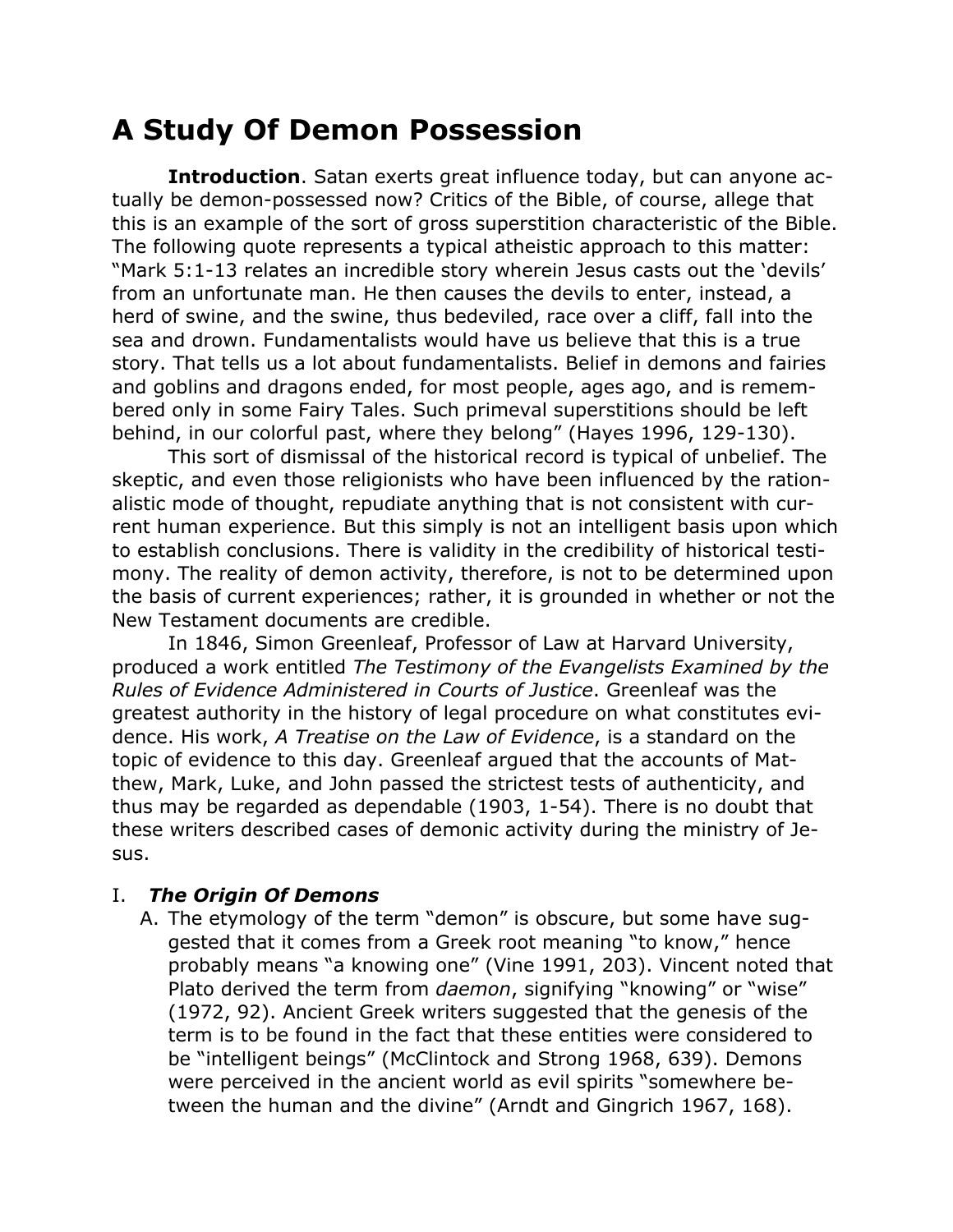- B. Unlike the literature of antiquity, the New Testament makes no attempt to explain the origin of demons or to describe any materialized features. This appears to be significant, for this restraint is a subtle evidence of the divine inspiration of the narratives. Scholars, however, have speculated as to the origin of demons, and we will briefly consider some of these ideas.
	- 1. A pre-Adamic race.
		- a) Some claim that demons were the disembodied spirits of a pre-Adamic race of men who lived upon the Earth in a "gap period" that allegedly fits between Genesis 1:1 and 1:2.
		- b) There are two problems with this notion.
			- (1) There is absolutely no evidence that there ever was a historical "gap" between the first two verses of Genesis.
			- (2) There were no people before Adam. He came directly from God (Luke 3:38), and was the "first man" (1 Corinthians 15:45).
	- 2. A hybrid of angels and women.
		- a) Others trace the origin of demons to a supposed cohabitation between angels and certain women of the pre-Flood world (Genesis 6:1-6).
		- b) This theory is negated by the fact that Christ taught that angels are sexless beings, incapable of such unions (Matthew 22:30).
	- 3. Fallen angels.
		- a) It has been argued that first-century demons may be identified with the fallen angels mentioned in 2 Peter 2:4 and Jude 6, some of whom, consistent with the divine plan, were permitted to leave temporarily that sphere of confinement for the purpose of inhabiting certain people.
		- b) Charles Hodge argued this theory, which probably is the most popular idea regarding this matter.
	- 4. Spirits of evil men.
		- a) Another view is that demons were the spirits of wicked dead men who were allowed by God to leave the Hadean realm to accommodate the implementation of the divine plan of redemption.
		- b) Josephus claimed that demons were the "spirits of the wicked, that enter into men that are alive and kill them, unless they can obtain some help against them" (*Wars of the Jews,* 7.6.3).
- C. No dogmatic conclusion can be drawn with reference to the origin of demons. That they existed is of no doubt admitted by anyone who takes the Bible seriously; as to their origin, the scriptures are silent.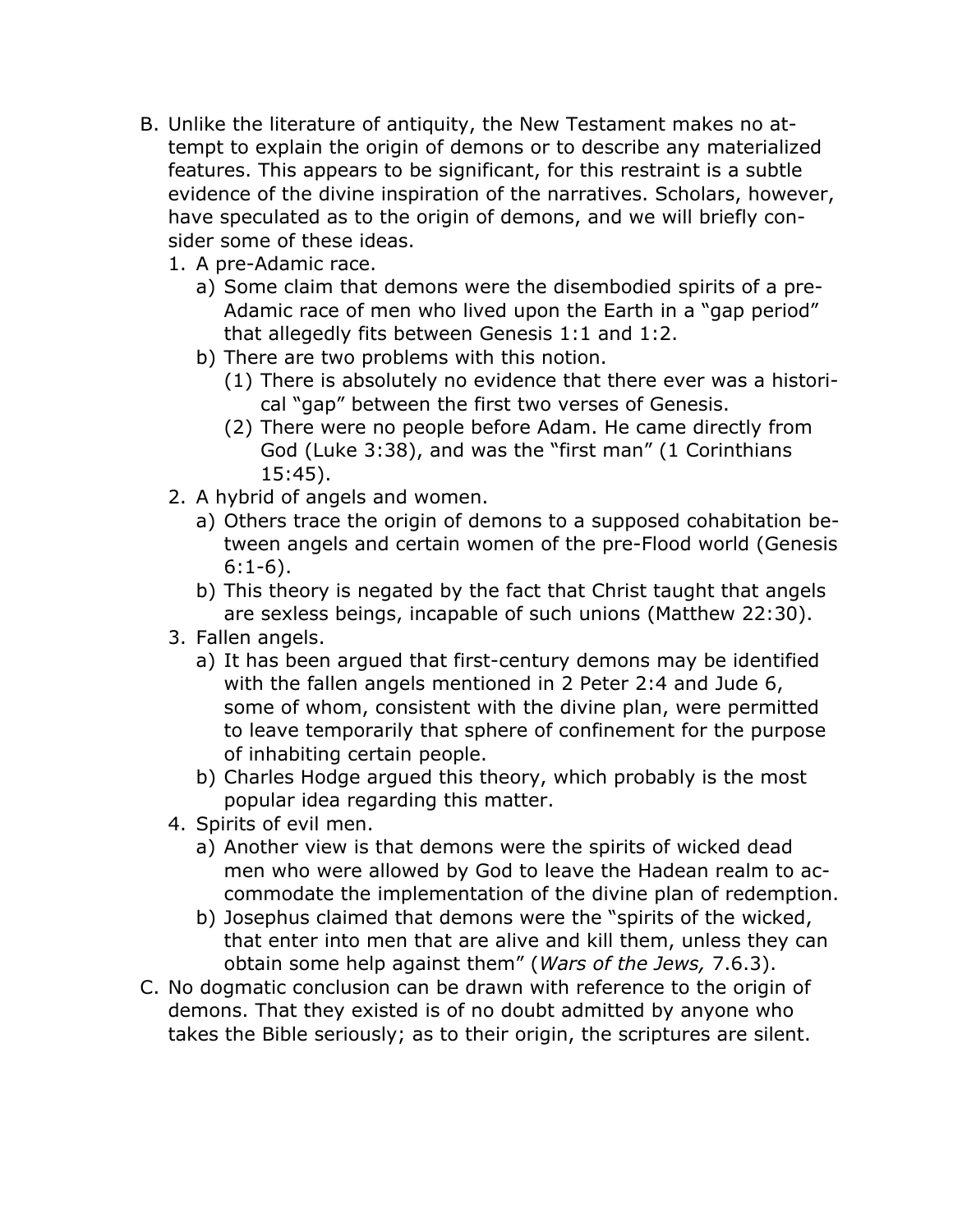### II. *The Nature And Character Of Demons*

- A. The worship of demons occurs or is alluded to several times in the Old Testament (Leviticus 17:7; Deuteronomy 32:17; 2 Chronicles 11:15; Psalm 106:37; 1 Corinthians 10:20-21). The Israelites were not to participate at all in demonology (Deuteronomy 18:9-11).
- B. For the most part, there was no direct work of demons among men in the Old Testament. However, all sorcerers, witches, and necromancers were practicing a form of idolatry in that they claimed assistance and fellowship with deities other than God. Scriptures showing Bible incidents of divination indicate that they were frauds instead of the work of demons.
	- 1. Pharaoh's magicians failed (Genesis 41:8).
	- 2. They produced serpents by trickery (Exodus 7:11-12).
	- 3. They produced bloody water by trickery (Exodus 7:21-22).
	- 4. They produced frogs by trickery (Exodus 8:7).
	- 5. They failed regarding the lice (Exodus 8:18-19).
	- 6. Samuel's appearance was by the power of God, not the witch (1 Samuel 28:7-19).
	- 7. Egypt could get no advice from the familiar spirits (Isaiah 19:3).
	- 8. God called them "vain" visions (Ezekiel 12:24).
	- 9. Nebuchadnezzar's astrologers and sorcerers failed (Daniel 2:1-11).
	- 10.Belshazzar's astrologers could not read the handwriting on the wall (Daniel 5:8, 15).
	- 11.Simon was "giving out that himself was some great one" (Acts 8:9).
	- 12.Elymas was "full of all subtilty and all mischief" (Acts 13:6-11).
- C. There are two instances recorded in the Old Testament of God using an "evil spirit." The first is with Abimelech and the men of Shechem (Judges 9:23), and the second is with Saul (1 Samuel 16:14; 18:10; 19:9).
	- 1. This was not an "evil spirit" or a demon sent by the Lord. This would violate the principle that God does not tempt to evil (James 1:13-15).
	- 2. In Judges and 1 Samuel, there were feelings of jealousy and vindictiveness which arose between the parties and produced ill will.
	- 3. This is similar to God giving people "up" or "over," allowing them to do their own wicked will (Romans 1:24, 26, 28; 2 Thessalonians 2:11).
- D. On the other hand, the reality of demons in the time of Christ is beyond doubt. The nature of demons is spelled out explicitly in the New Testament.
	- 1. They are spirits without bodies (Ephesians 6:12).
	- 2. They are numerous (Mark 5:8-9).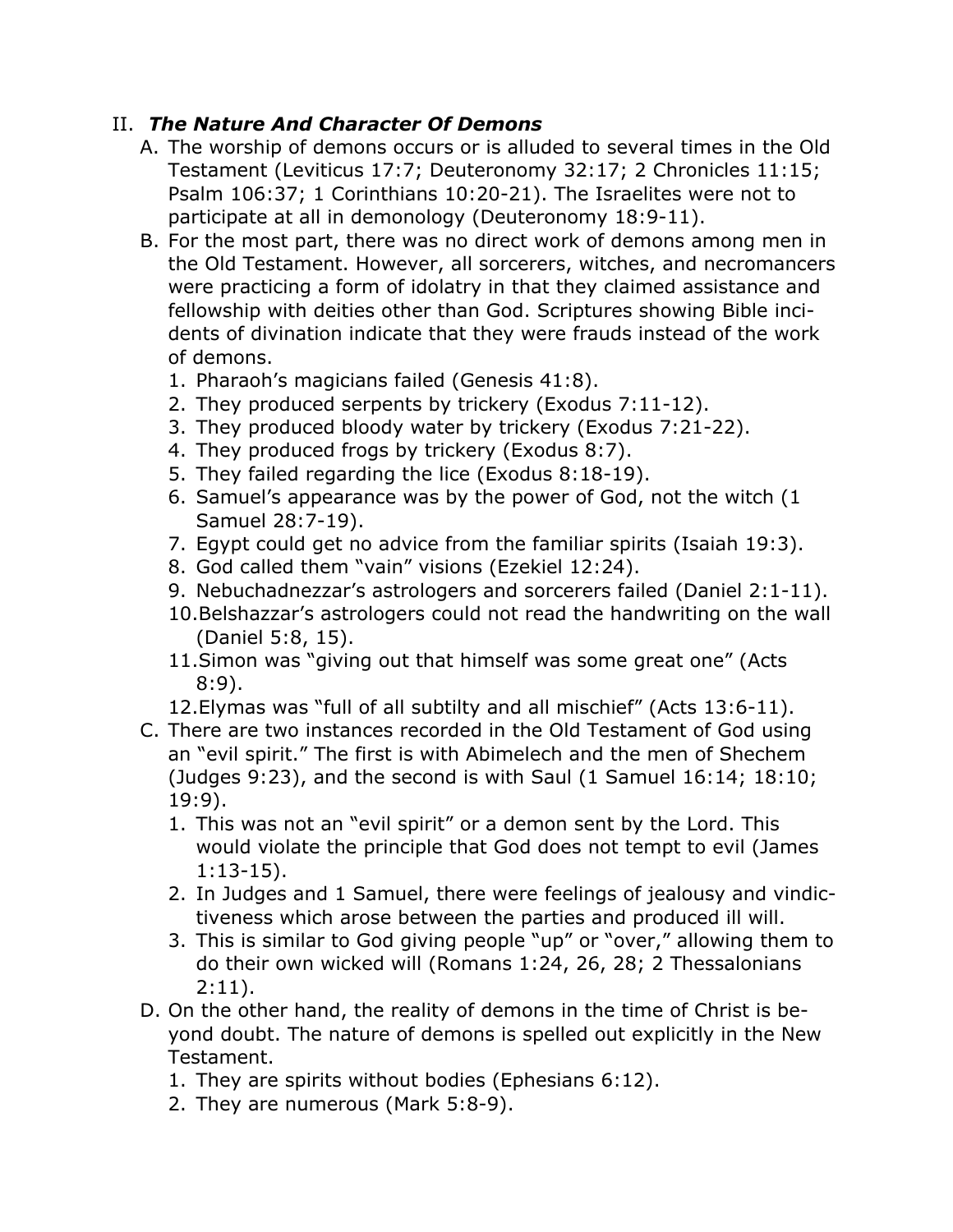- 3. They are organized (Matthew 12:24).
- 4. They are knowledgeable of God (Matthew 8:29).
- 5. They can inflict sickness (Matthew 9:32-33).
- 6. They can possess or control animals (Mark 5:13).
- 7. They can possess or control human beings (Luke 8:2).
- 8. They know that Jesus Christ is God (Mark 1:23-24; James 2:19).
- E. The terms "demons" and "spirits" are used interchangeably. The fact that they were spirit beings creates a problem for the skeptic, who denies that there is anything beyond the material (cf. Matthew 8:16). Since it is known also that "a spirit hath not flesh and bones" (Luke 24:39), one must conclude that demons were not physical beings.
- F. As spirit beings, demons could exercise both volition ("I will return") and locomotion ("Then goeth he") in Matthew 12:44-45. Moreover, they could assimilate factual information (Luke 4:34; cf. Mark 1:24). They possessed a religious understanding (James 2:19). "Shudder" means to "be struck with extreme fear, to be horrified." They trembled because of the prospect of their ultimate doom (Matthew 8:29).
- G. As to their character, demons are depicted as "unclean" and "evil." In describing the nature of the Jewish nation of His day, Jesus gave an illustration regarding a man who was possessed by an "unclean" spirit; the spirit left the man, but eventually re-entered the man, taking with him other spirits "more evil" than himself (vs. Matthew 12:43-45). This passage reveals the "unclean" or "evil" disposition of demons. This text also shows that there were degrees of vileness ("more evil") in demons.

### III. *The Effects Of Demon Possession*

- A. The physical or mental effects occurring in individuals as a consequence of being possessed by a demon or demons were varied. More than one could indwell a person; Mary Magdalene had once been inhabited by seven demons (Luke 8:2). Some demoniacs were afflicted with blindness and/or the inability to speak (Matthew 9:32; 12:22). Some might be prone to violent convulsions.
- B. A case recorded by all three synoptic writers tells of a young man who was "epileptic." He suffered grievously, frequently falling into the fire or into water (Matthew 17:15). He was dashed to the ground and bruised badly (Mark 9:18; Luke 9:39); he foamed at the mouth, ground his teeth, and "pineth away" (Mark 9:18). This final description may suggest that the boy's body became rigid and incapable of motion.
- C. A demon-possessed man who lived among the tombs on the eastern side of the Sea of Galilee had excessive strength. He often had been bound with chains and fetters, but he had broken these restraints, and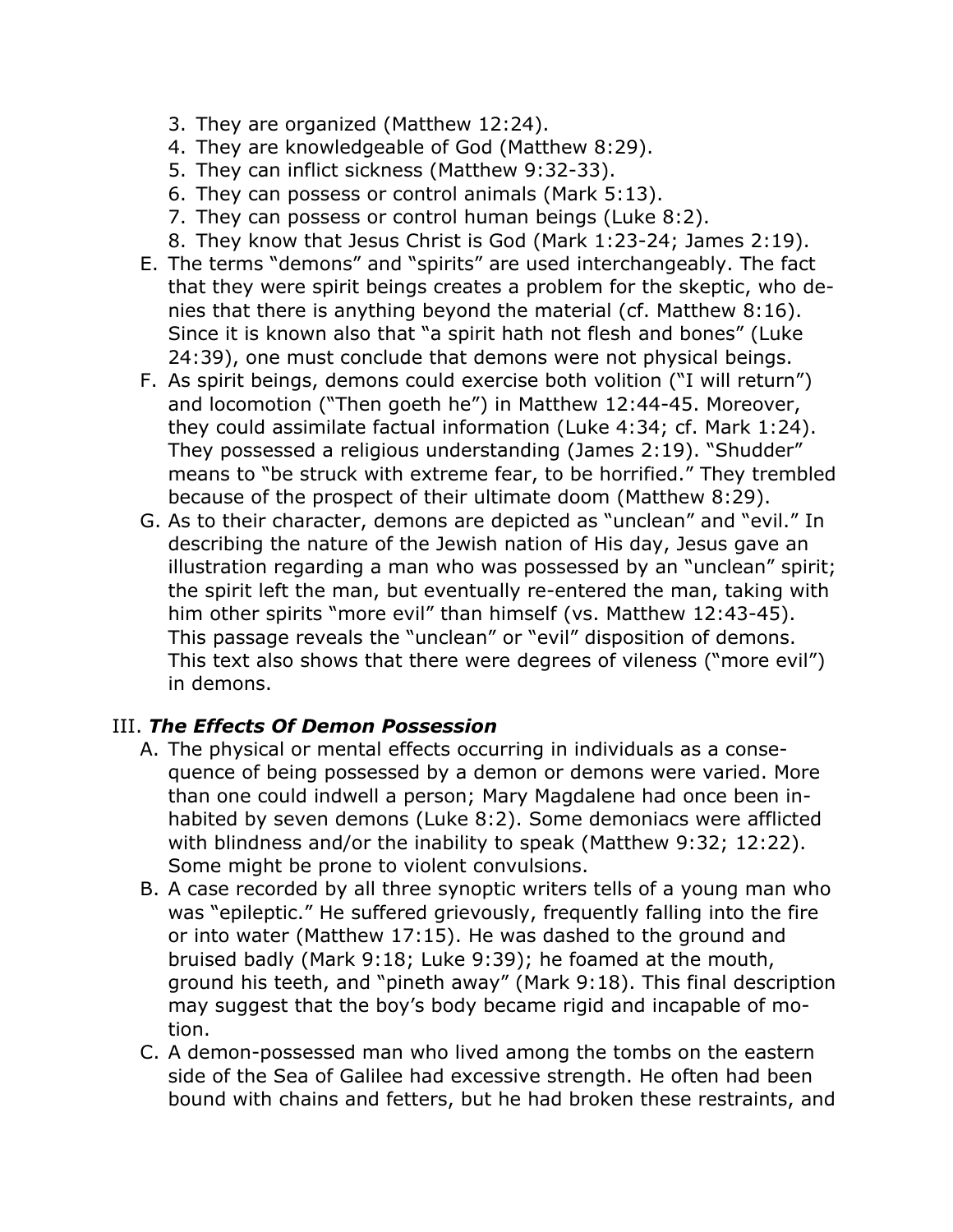no one had the power to tame him (cf. Acts 19:16). Furthermore, he was characterized by both emotional illness and antisocial behavior (e.g., he wore no clothes, Luke 8:27), but when Christ removed the demon from the man he was observed "clothed, and in his right mind" (Mark 5:15).

- D. It is important to distinguish between cause and effect in these cases.
	- 1. The cause was demon possession; the effects were physical and emotional problems. The scriptures never confuse the two. In other words, demon possession was not just an ancient, unenlightened attempt to explain physical or mental problems.
	- 2. Instead, a clear distinction is made between being inhabited by an unclean spirit and being sick. Demon possession could produce illness, but not all illness was attributed to the indwelling of evil spirits.
- E. There is an important distinction in Mark 1:32.
	- 1. The double use of the definite article, together with the conjunction, reveals that two distinct classes are under consideration -- those who were merely sick, and those who were demon-possessed and may or may not have had additional problems.
	- 2. Lenski commented, "Two classes are markedly distinguished: those suffering from ordinary diseases and those possessed with demons. The distinction shows that the latter cannot be classed with the former in spite of modern attempts in that direction" (1964, 84).

## IV. *The Divine Purpose In Allowing Demon Possession*

- A. There were eight instances where Jesus cast out demons in the Bible.
	- 1. The man in the synagogue (Mark 1:23-26; Luke 4:33-35).
	- 2. Two men of the Gadarenes (Matthew 8:28-34; Mark 5:2-20; Luke 8:26-39).
	- 3. The mute man (Matthew 9:32-33).
	- 4. The blind and mute man (Matthew 12:22; Luke 11:14).
	- 5. The daughter of the Syrophenician woman (Matthew 15:22-29; Mark 7:25-30).
	- 6. The deaf mute in Decapolis (Mark 7:31-37).
	- 7. The child with seizures (Matthew 17:14-18; Mark 9:17-27; Luke 9:37-42).
	- 8. Mary Magdalene (Mark 16:9; Luke 8:2-3).
- B. The New Testament clearly indicates that demons were under the control of divine authority. Jesus could command them to leave a person, or even to keep quiet (Matthew 8:16; Mark 1:34). The demons that tormented the man in the country of the Gadarenes could not enter the nearby swine herd except by the Lord's command (Mark 5:13-14).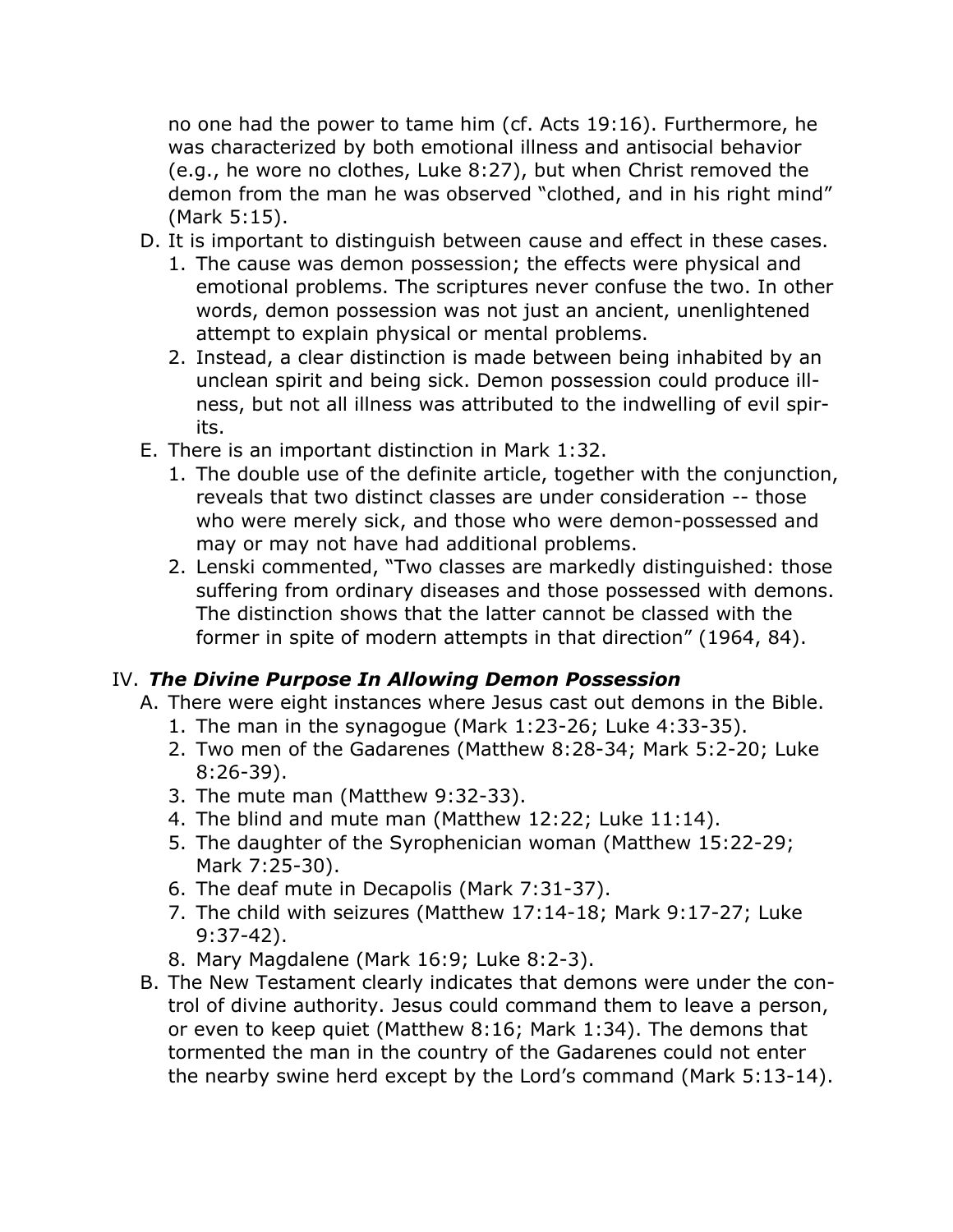- C. Since demons could do nothing except by divine permission, why did God allow these evil beings to enter into people? The truth of the matter is, the Bible does not give a specific answer to this question. However, a reasonable case can be built to help shed some light on the subject.
- D. If the mission of Jesus Christ, as the Son of God, was to be effective, the Lord's absolute authority had to be established. Accordingly, we see the Savior demonstrating His authority in a variety of ways.
	- 1. Christ exhibited power over diseases and physical ailments (Matthew 9:20-22; John 4:46-54; 9:1-41).
	- 2. The Lord exerted His authority over material objects (Matthew 14:15-21; 17:24-27; John 2:1-11; 21:1-14).
	- 3. Jesus showed that He could control the elements of nature (Matthew 8:23-27).
	- 4. Jesus even suspended the force of gravity with reference to His own body when He walked upon the waters of the Sea of Galilee (Matthew 14:22-23).
	- 5. The Lord released certain ones who had been captured by death (Matthew 9:18-26; John 11:1-45).
- E. Finally, it is not unreasonable to assume that, just as the Savior had displayed His marvelous power in all these realms, it was likewise appropriate that He be able to demonstrate His authority in the spirit realm as well to show that Satan is not in full control (cf. Luke 10:17-18). Hendriksen said, "Jesus viewed the triumph of these [disciples] as being symptomatic of ever so many other victories over Satan throughout the course of the new dispensation, triumphs accomplished through the work of thousands of other missionaries. He was looking far into the future (cf. Matthew 24:14). He saw the ultimate discomfiture of the ugly dragon and all his minions" (1978, 581). A similar argument is made in other occasions (Matthew 12:28-29; Luke 11:20-22).
- F. Demon possession established the comprehensive and supreme authority of the Son of God. Why demons entered particular individuals is not explained in the scriptures. Unger speculated that "in the great majority of cases possession is doubtless traced to yielding voluntarily to temptation and to sin" (1952, 95). However, in the instance of the epileptic boy, he had been tormented "from childhood" (Mark 9:21), which suggests, at the very least, that personal sin was not a causative factor in demon possession.

### V. *A Contrast With Paganism*

A. The ancient world abounded with superstition relative to demons (where the genuine exists, the counterfeit will be as well). But there is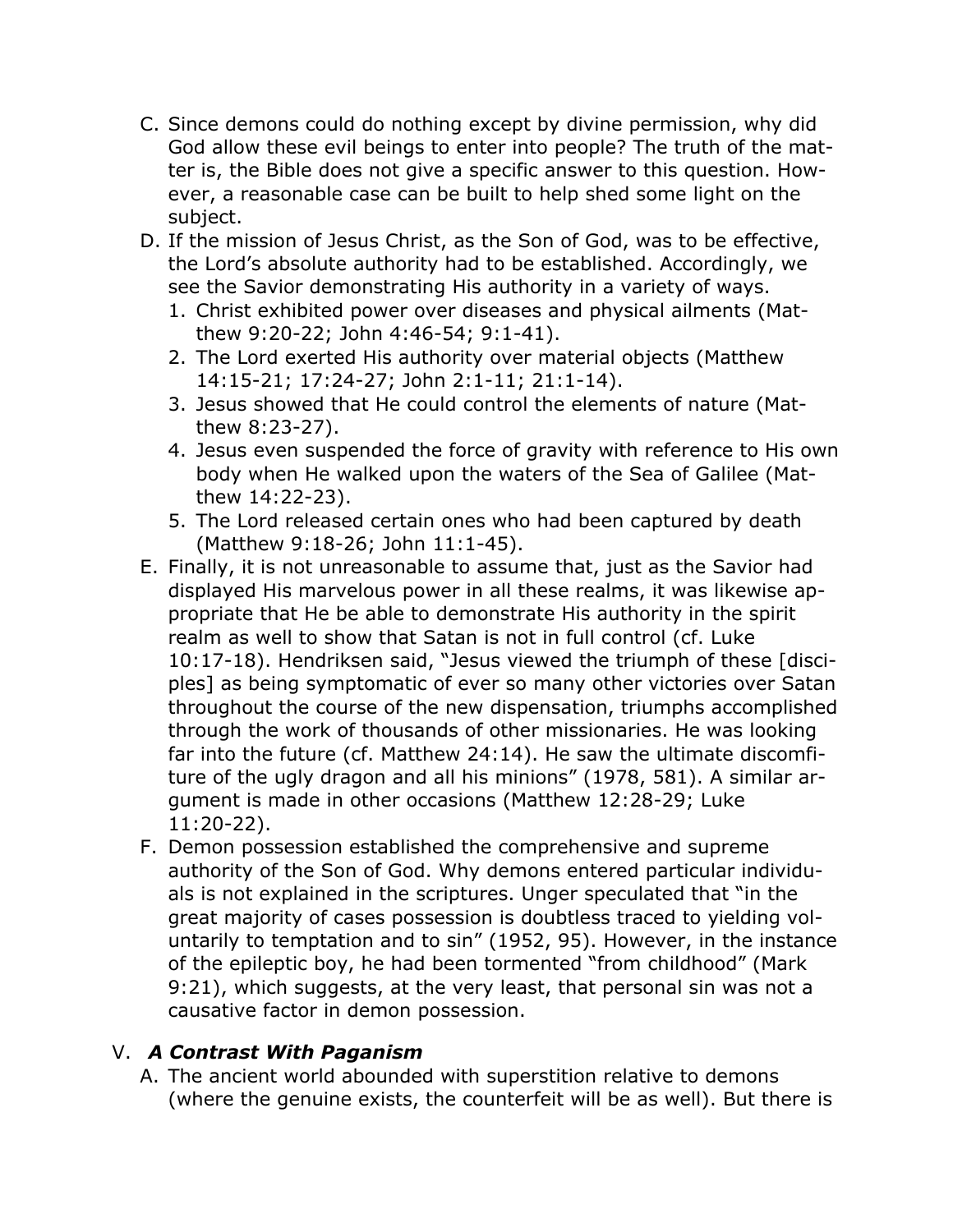a vast difference between the accounts of demons in the New Testament and that of the pagan world and, in fact, even among some of the Jews.

- B. For instance, as mentioned earlier, there are no accounts in the New Testament of any visual descriptions of demons. Such characterizations, however, were common in the heathen world. A bronze statue from ancient Babylon contains the image of the demon Pazuzu. The figure has the wings and feet of an eagle, a human body with claws for hands and a misshapen head.
- C. Josephus tells of a demon expulsion whereby the exorcist "put a ring which had a root of one of those sorts mentioned by Solomon, to the nostrils of the demoniac, after which he drew out the demon through his nostrils" (*Antiquities of the Jews*, 8.2.5). The New Testament contains no such absurd fabrications.

### VI. *Can Demons Possess Man Today?*

- A. Do evil spirits enter into human bodies and afflict people today? Evidence from the Bible affirms that they do not. Unfortunately, though, some modern writers have argued that demonic activity still exists.
	- 1. Charles Ryrie contended that certain "fallen angels" are "still free to roam the earth as demons carrying out Satan's designs" (1959, 296). Merrill Unger, a respected scholar, subtitled his book, *Biblical Demonology*, "A Study of the Spiritual Forces Behind the Present World Unrest."
	- 2. Several years ago a book titled *UFOs, Satan and Evolution* enjoyed a limited circulation in the "evangelical" community. The author claimed that hundreds of UFO visits to Earth represented an invasion of demons.
	- 3. Christianity Today, a popular "evangelical" magazine, recently stated, "Whether Christians use the formal rites of Roman Catholicism or the vigorous prayers of charismatic and Pentecostal believers, exorcism is God's good gift to the church. Through exorcism, God graciously delivers people from demonic powers, which seek a person's total physical and spiritual destruction … So long as we live in this fallen world, we may be sure that demons not only exist, but will make bullying and presumptuous challenges of God's authority."
- B. The position that demon possession does not exist today can be argued from two directions.
	- 1. A thoughtful study of the details associated with the so-called modern examples of demon possession reveals that these cases bear no resemblance to the genuine examples of spirit possession described in the New Testament. The contrast is dramatic.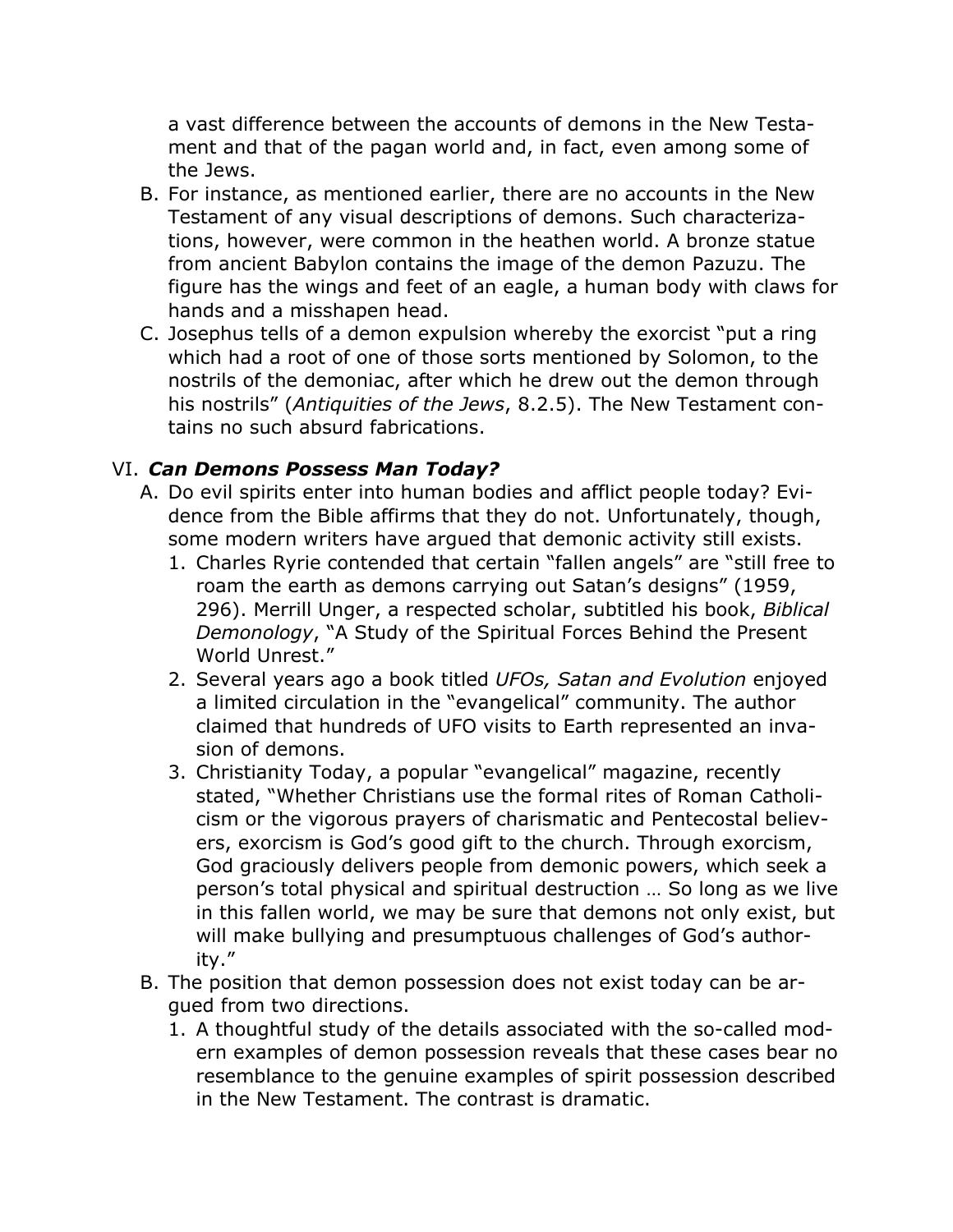- 2. A consideration of information set forth in the New Testament leads only to the conclusion that demon possession was a first-century phenomena; it was allowed for a very specific reason, and the divine concession was suspended near the end of the apostolic era.
- C. The modern exorcism mania.
	- 1. When the movie, *The Exorcist* (based upon William Blatty's novel of the same name), made its appearance in December 1973, a wave of mystical excitement that has been dubbed "the exorcism frenzy," swept the nation. By the time the movie had been out for five weeks, Blatty's book had sold nine million copies.
	- 2. Scores of people began to surmise that they were possessed of evil spirits. Numerous articles regarding these alleged experiences appeared in major newspapers and magazines. A careful consideration of the details involved in these alleged episodes highlights some startling contrasts to the New Testament.
		- a) The "exorcisms" of today are performed almost invariably in dark, secluded environments, only to be publicized later. When Jesus cast out demons, the episodes were public, and therefore subject to examination (Luke 4:31-37).
		- b) The Lord could expel evil spirits with a word, and the effect was immediate (Luke 4:36; Matthew 17:18). The Jesuit Priest who supposedly "exorcised" a demon from the youngster who served as the subject of Blatty's book, *The Exorcist*, confessed that it took him two months of preparation (fasting on bread and water), and 20 ritual ceremonies to purge the child. The miracles of Jesus never occurred after a prolonged period of weeks with numerous pronouncements that had ended in failure, as portrayed in *The Exorcist*.
		- c) In the Bible, only those with miraculous powers were able to cast out demons: Jesus (Matthew 4:24; 8:16; Mark 3:22; Luke 4:41), the disciples (Mark 9:38; Luke 10:17), Peter (Acts 5:16), Philip (Acts 8:7), and Paul (Acts 16:16-18; 19:12). In the Catholic Church, exorcisms can be exercised only by an ordained priest (or higher prelate), with the express permission of the local bishop. Other religious groups have specially-appointed people to perform "exorcisms," not Holy Spirit-inspired men.
		- d) The demoniacs of the New Testament era were afflicted, either physically or mentally, by a malfunction of what were otherwise normal human traits. Those cases involved no grotesque details. However, according to Roman Catholic priest Luigi Novagese (the official exorcist for the papal diocese in Rome), "A man's skin turned white like paper, his teeth became transparent, his eyes bulged with balls of flame and fire issued from his mouth."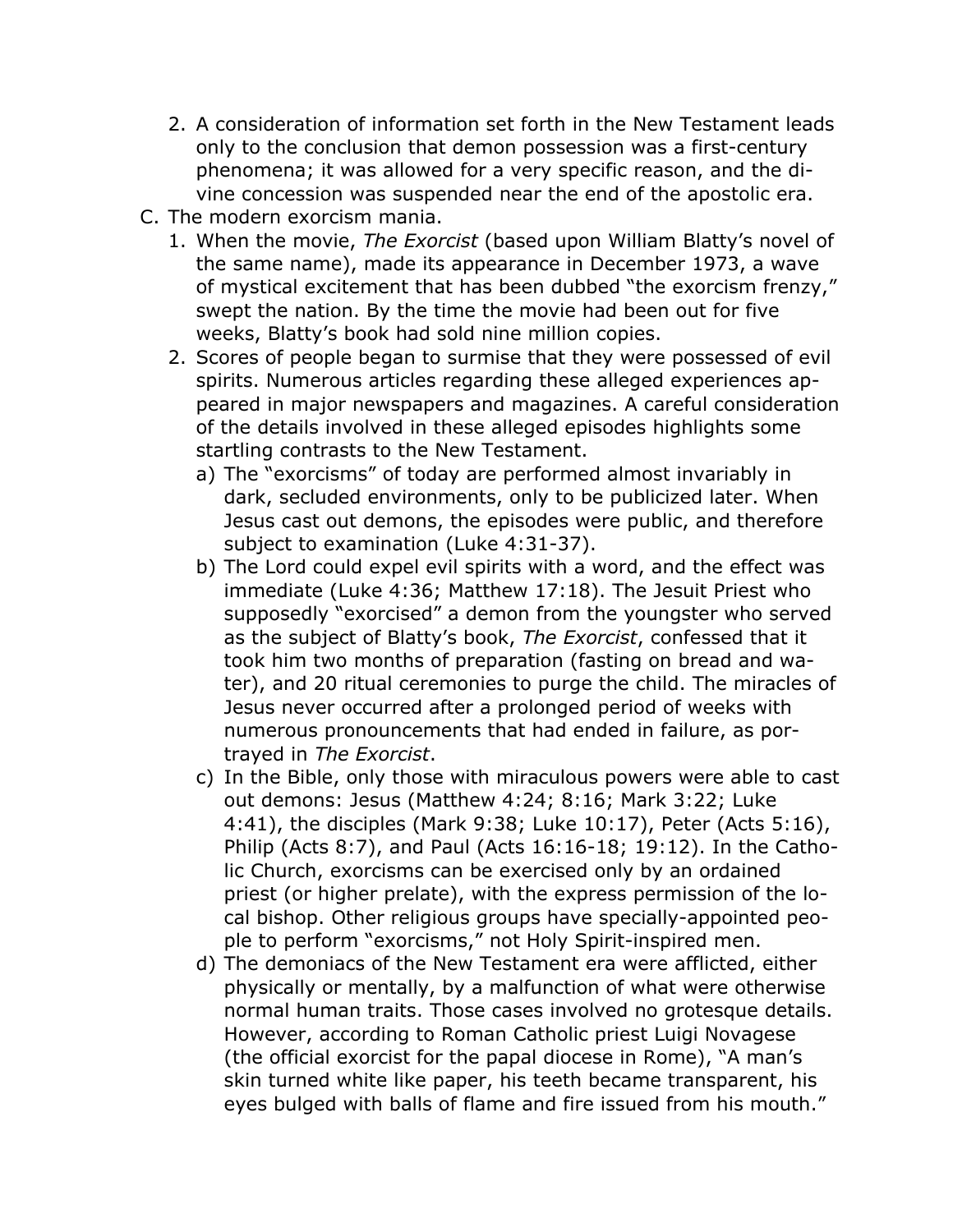- e) Modern demoniacs frequently are described as uttering curses and blasphemy. In the New Testament record, demons were always respectful of deity (Mark 1:24; 3:11). There is not a single case of a demon blaspheming either God or Christ in the Bible.
- f) Two cases of demon possession in the New Testament reveal that the unclean spirits could empower their hosts with supernatural strength (Mark 5:1-20; cf. Acts 19:13-16). The demoniac described in Mark 5 could not be bound even with a chain. A respected university professor posed this interesting query: "If we have demon-possessed people today, why in my travels in over 40 countries of the world have I never seen a person who is so strong that you can't bind him with chains (cf. Mark 5:3)" (Edwards 1996, 135)?
- g) The ability to cast out demons in the first century was given in order to confirm the truth of the gospel (Mark 16:17-20). Modern "exorcists" preach everything but the true gospel. They furthermore attempt to cast out, not true demons, but "demons" of lust, tobacco, the flu, etc.
- 3. Medicine can explain some aspects of the "symptoms" shown by those persons allegedly possessed (i.e., "supernatural" strength is common in some cases of insanity or mania). The fact that exorcism works on people experiencing symptoms of possession is attributed to the placebo effect and the power of suggestion. Some supposedly possessed persons are actually narcissists or are suffering from low self-esteem and act like a "demon-possessed person" in order to gain attention.
	- a) In 1994 an Indian man living in Britain explained his criminal behavior as ghost possession. Exorcisms failed to help. The psychiatrists' diagnosis was a dissociative state and/or paranoid schizophrenia. The patient was treated with medication and the supposed ghost possession ended.
	- b) In the modern era, the Catholic Church and most other religious groups authorize exorcisms rarely, approaching cases with the presumption that mental or physical illness is the real cause.
- D. The end of demon possession.
	- 1. A powerful case can be made for the proposition that demon possession was not allowed to continue beyond the apostolic age -- the era of miracles. With the close of the first century, the age of the supernatural came to a close. Even the Old Testament prophesied of the cessation of this type of activity (Daniel 9:24). God is not empowering men to operate in a miraculous fashion today.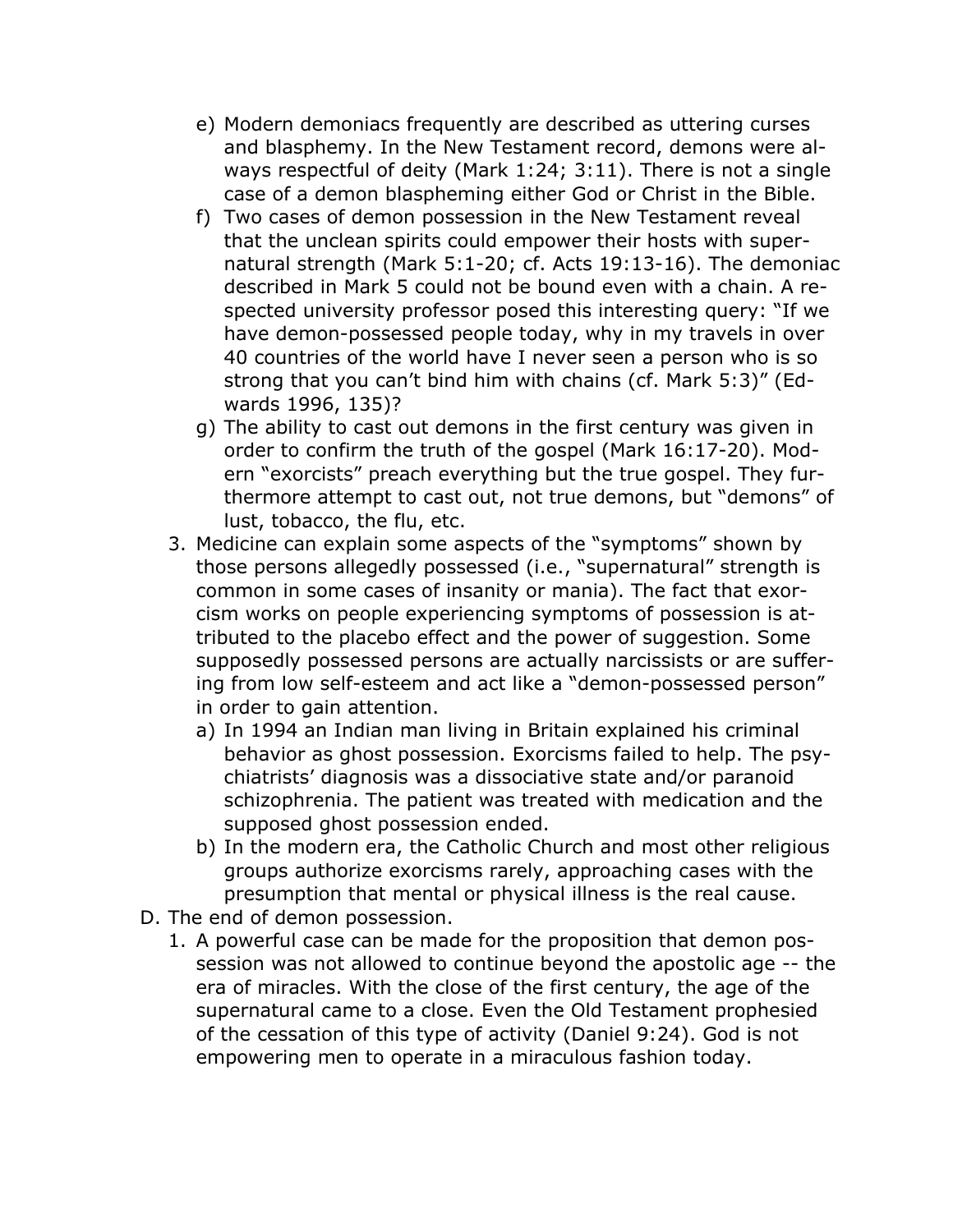- 2. This is easily demonstrated in the scriptures.
	- a) Nothing duplicating the miracles of the first century is apparent today. No one can walk upon water, raise the dead, calm a raging storm, turn water into wine, instantly heal an amputated ear, extract tax money from a fish's mouth, etc. Miracles are selfauthenticating phenomena that cannot be denied, even by hostile critics (John 11:47; Acts 4:14-16); clearly, they are not occurring today.
	- b) The purpose of supernatural gifts was to confirm the authenticity of divine revelation being received from heaven (Mark 16:9-20; Hebrews 2:1-4).
	- c) Since the process was completed when the last New Testament book was written, miracles no longer are needed and have ceased.
		- (1) Micah 5:11-12 and Zechariah 13:1-2 are often used to show that not only would "unclean spirits" cease, but also activities relating to witchcraft and soothsaying would be done away. Modern day "exorcisms" would fall under the purview of witchcraft and soothsaying.
		- (2) Paul defended that position both in Ephesians 4:8-16 and in 1 Corinthians 13:8-10. During the early days of the apostolic era, divine revelation had been "in part," i.e., piece-by-piece.
		- (3) The apostle said that when "the perfect" or "the complete" arrived, the partial revelation, which came by means of the various "gifts" (e.g., supernatural knowledge and prophecy), would cease (1 Corinthians 13:8-10).
		- (4) With the completion of apostolic testimony and the completion of the scriptures, "that which is perfect" had come and the temporary gifts were done away. The scriptures provided by the Spirit of God were "perfect." Nothing was to be added to them, and nothing taken from them (Galatians 1:6-9; Revelation 22:18-19).
- 3. If it is the case that miraculous powers have ceased, including the ability to cast out demons, does it stand to reason that God would allow demons to supernaturally assault people today, thus granting Satan an undue advantage over mankind? How would this reconcile with the promise that, "greater is he that is in you, than he that is in the world" (1 John 4:4; 5:18)? In other words, if the gift of expelling demons no longer exists, is it not a reasonable conclusion that demon possession is obsolete as well? The gospel is God's power to save (Romans 1:16-17). This would be negated if demon possession could condemn someone.